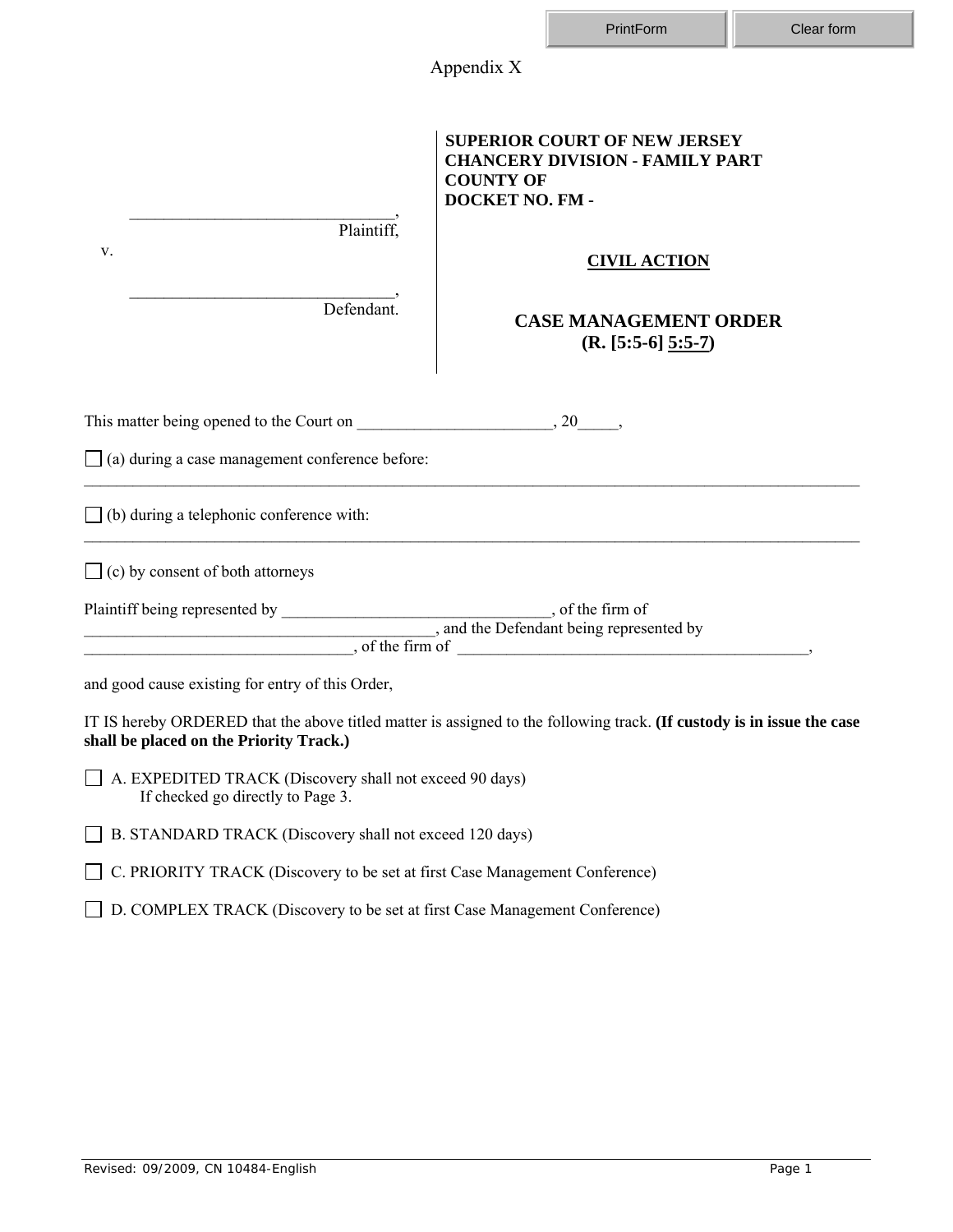## Appendix X

| IT FURTHER APPEARING that on the issue of Custody and Parenting Time:                                                                         |                      |                                                                                                |                     |                     |                         |  |  |  |  |  |
|-----------------------------------------------------------------------------------------------------------------------------------------------|----------------------|------------------------------------------------------------------------------------------------|---------------------|---------------------|-------------------------|--|--|--|--|--|
| $\Box$ The children are emancipated.<br>There are no children.<br>DV Order in effect.<br>Custody is an issue.<br>$\Box$ Custody not in issue. |                      |                                                                                                |                     |                     |                         |  |  |  |  |  |
| All issues relating to Custody and Parenting Time have been resolved pursuant to the Custody/Parenting Time                                   |                      |                                                                                                |                     |                     |                         |  |  |  |  |  |
| stipulation attached hereto.<br>The matter is referred to Custody/Parenting Time mediation.                                                   |                      |                                                                                                |                     |                     |                         |  |  |  |  |  |
| The Custody/Parenting Time Plan, required pursuant to R. 5:8-5 is attached hereto/or will be submitted by                                     |                      |                                                                                                |                     |                     |                         |  |  |  |  |  |
| IT FURTHER APPEARING that the following issues are in dispute:<br>$\Box$ Child Support<br>$\Box$ Alimony<br>$\Box$ Equitable Distribution     |                      | Counsel Fees<br>Cause of Action<br>Medical Insurance<br>$\Box$ Other Issues:<br>Life Insurance |                     |                     |                         |  |  |  |  |  |
| IT IS FURTHER ORDERED that the following be furnished no later than the dates indicated:                                                      |                      |                                                                                                |                     |                     |                         |  |  |  |  |  |
| Case Information Statement filed? Plaintiff (Yes $\Box$ / No $\Box$ ) Defendant (Yes $\Box$ / No $\Box$ )                                     |                      |                                                                                                |                     |                     |                         |  |  |  |  |  |
|                                                                                                                                               |                      |                                                                                                |                     |                     |                         |  |  |  |  |  |
| Plaintiff □ / Defendant □ / Both □ - shall propound Interrogatories/Notice to Produce by<br>$\sim$ $20$ $\sim$                                |                      |                                                                                                |                     |                     |                         |  |  |  |  |  |
| Plaintiff $\Box$ / Defendant $\Box$ / Both $\Box$ - shall answer Interrogatories and comply with Notice to Produce by<br>$\sim$ 20 $\sim$     |                      |                                                                                                |                     |                     |                         |  |  |  |  |  |
|                                                                                                                                               |                      |                                                                                                |                     |                     |                         |  |  |  |  |  |
| Plaintiff $\Box$ / Defendant $\Box$ / Both $\Box$ - shall produce proof of bank account balances, pension, or other records, such             |                      |                                                                                                |                     |                     |                         |  |  |  |  |  |
| Plaintiff $\Box$ / Defendant $\Box$ / Both $\Box$ shall also:                                                                                 |                      |                                                                                                |                     |                     |                         |  |  |  |  |  |
|                                                                                                                                               | Date<br>(00/00/0000) | Joint or Court<br>Appointed Expert                                                             | Plaintiff<br>Expert | Defendant<br>Expert | Cost Paid<br>by $(H/W)$ |  |  |  |  |  |
| Real Estate appraisals to be completed by                                                                                                     |                      |                                                                                                |                     |                     |                         |  |  |  |  |  |
| Personalty appraisals to be completed by                                                                                                      |                      |                                                                                                |                     |                     |                         |  |  |  |  |  |
| Business appraisals to be completed by                                                                                                        |                      |                                                                                                |                     |                     |                         |  |  |  |  |  |
| Pension appraisals to be completed by                                                                                                         |                      |                                                                                                |                     |                     |                         |  |  |  |  |  |
|                                                                                                                                               |                      |                                                                                                |                     |                     |                         |  |  |  |  |  |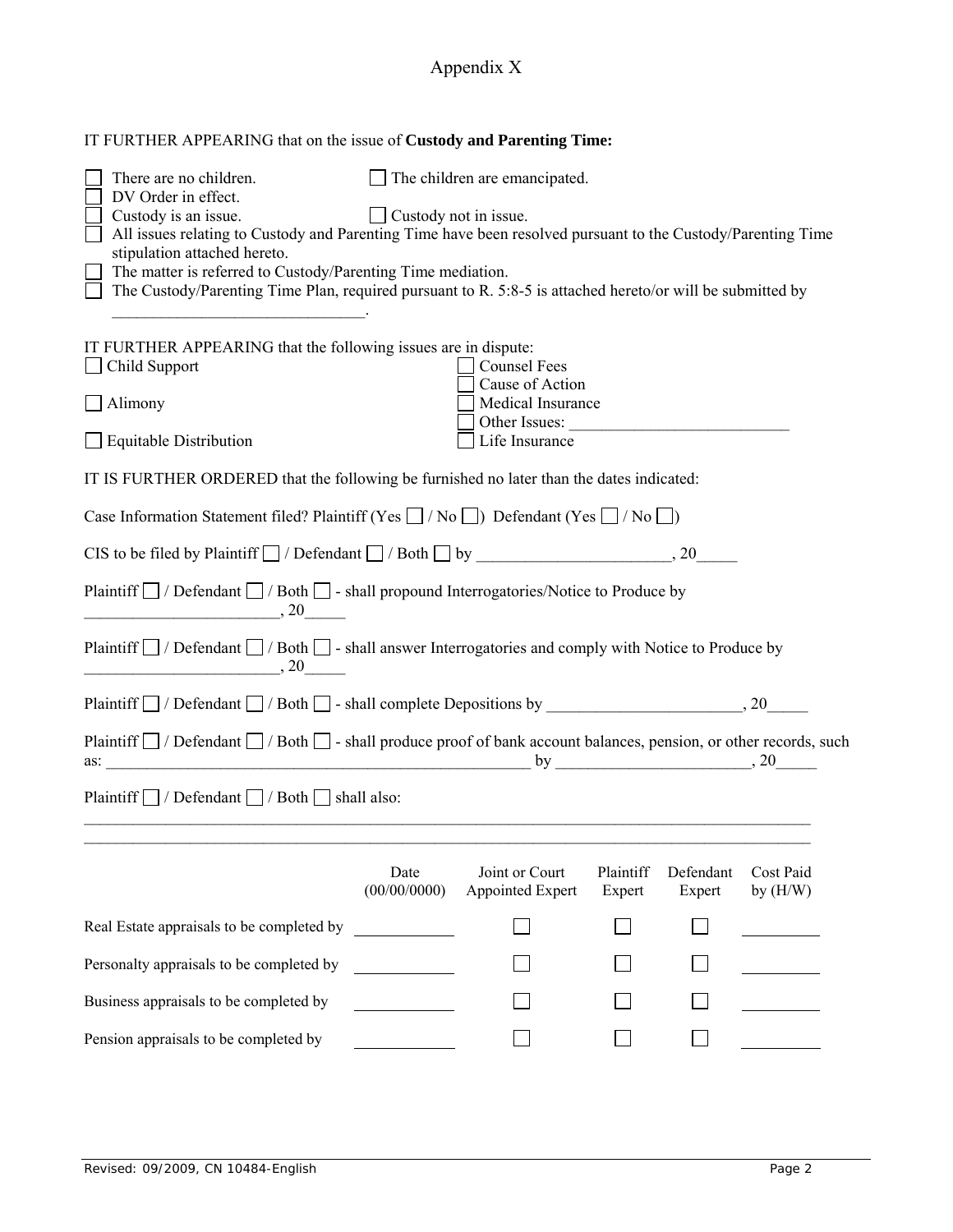## Appendix X

Other (Expert Reports or related issues):

|                                                                                      | IT IS FURTHER ORDERED that this matter shall be scheduled before the County Early Settlement Panel on                                                                                                                                                                                                                                      |
|--------------------------------------------------------------------------------------|--------------------------------------------------------------------------------------------------------------------------------------------------------------------------------------------------------------------------------------------------------------------------------------------------------------------------------------------|
| IT IS FURTHER ORDERED that a second Case Management Conference has been scheduled on | $\frac{1}{20}$ , 20 $\frac{1}{20}$ , at $\frac{1}{20}$ , before                                                                                                                                                                                                                                                                            |
| familiar with and have full authority to participate in the case.                    | IT IS FURTHER ORDERED that all motions, emergent applications, plenary hearings and the ultimate trial of this<br>matter, if necessary, shall be handled by Judge _______________. All future correspondence to the Court shall<br>be forwarded to the Judge assigned. The attorney appearing in Priority or Complex Track Cases should be |
| <b>IT IS FURTHER ORDERED</b>                                                         |                                                                                                                                                                                                                                                                                                                                            |
|                                                                                      |                                                                                                                                                                                                                                                                                                                                            |
|                                                                                      |                                                                                                                                                                                                                                                                                                                                            |
| Trial Date and Trial Date                                                            | Trial Date To Be Determined                                                                                                                                                                                                                                                                                                                |
|                                                                                      | J.S.C.                                                                                                                                                                                                                                                                                                                                     |
|                                                                                      |                                                                                                                                                                                                                                                                                                                                            |
| We hereby consent to the form and entry<br>of the within Order.                      |                                                                                                                                                                                                                                                                                                                                            |
| Attorney for Plaintiff<br>Attorney                                                   | for Defendant                                                                                                                                                                                                                                                                                                                              |
| Attorney Address:                                                                    | Attorney Address: No. 1996. Attorney Address:                                                                                                                                                                                                                                                                                              |
| Phone: Fax No.                                                                       | Phone: Fax No.                                                                                                                                                                                                                                                                                                                             |